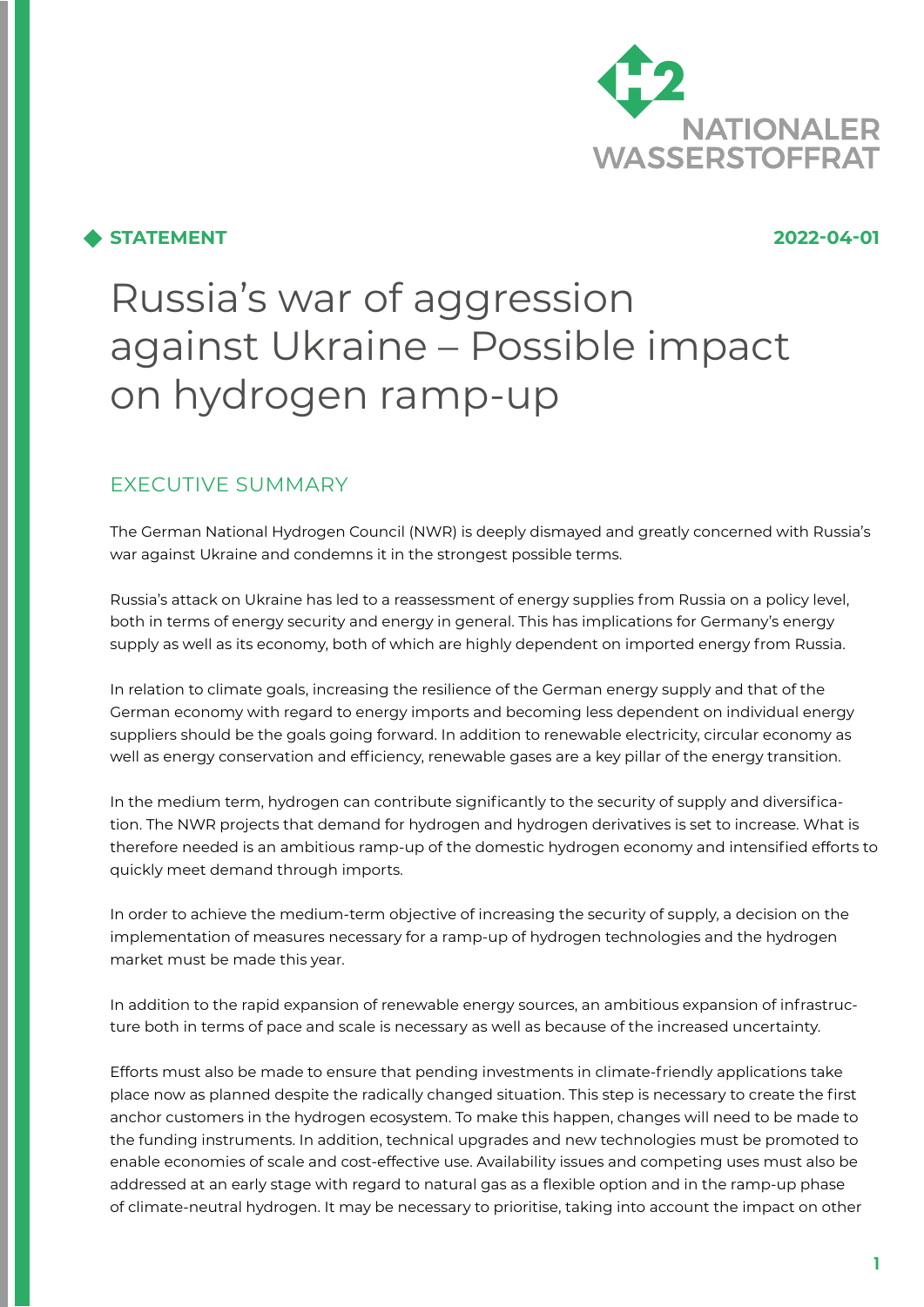application areas and sectors. The long-term ramp-up of the hydrogen economy will only succeed, if significant progress is made on the technological front and in reducing costs. This requires contributions from all areas of R&D, which must be strengthened accordingly.

The changed geopolitical situation due to the war in Ukraine makes it necessary to act quickly, decisively and flexibly in creating the general conditions required for the hydrogen ramp-up. An adaptive operational framework that remains flexible on the path towards climate neutrality is necessary in order to respond to changing conditions, also on a technological front. It is essential to create a climate-neutral, resilient economic and energy system in Germany that provides a secure supply of energy.

# 1 INTRODUCTION

The NWR is deeply dismayed and greatly concerned with Russia's aggression war against Ukraine and strongly condemns its actions. Our thoughts are with the victims of this war, the people in Ukraine and the refugees from the country. The NWR supports full and active assistance to Ukraine. Similarly, we are analysing the overall situation and potential consequences.

As the situation is so dynamic, it is not yet possible to predict the full depth and breadth of the geopolitical, macroeconomic and societal impact of this conflict as well as its effects on energy policy. However, steps will undoubtedly be taken in response to the changing geopolitical landscape because of Russia's attack on Ukraine. This has consequences for the energy sector and the transformation trajectory necessary to achieve climate goals. In particular, guaranteeing a reliable energy supply is emerging as a new priority. It is already clear that hydrogen will play an increasing role. A rapid ramp-up of the hydrogen availability is essential for climate protection and is also a way to diversify our energy supply to help make it more resilient.

The following analyses and recommendations are based on the current developments or predicted trends of the present time. They focus lies primarily on the impact and implications of the hydrogen ramp-up for the German and European economies and will need to be expanded or modified in response to future developments.

# 2 INITIAL SITUATION

Germany's energy supply and its economy are highly dependent on imported energy. Imported energy is expected to also play a significant role in the future. Despite all efforts to bolster domestic energy production on the basis of renewables and increase energy efficiency. Nonetheless, the goal should be to significantly reduce Europe's reliance on imported energy compared to the situation today and increase Europe's resilience with regard to energy imports. Oil, natural gas and hard coal together account for about 67 per cent<sup>1</sup> of Germany's primary energy demand today. This is almost exclusively reached by imports. Diversification of German energy imports has decreased significantly in the past 15 years, with a handful of countries responsible for a majority of the supplied energy. Russia is the Germany's largest energy supplier: Germany purchases around 55 per cent of its natural gas, 34 per cent of its oil and 46 per cent of its hard coal from Russia. This corresponds to roughly 30 per cent of its current primary energy requirements.

<sup>&</sup>lt;sup>1</sup> Source: AG Energiebilanzen – Energy consumption in Germany. Data for Q1 to Q4 2021.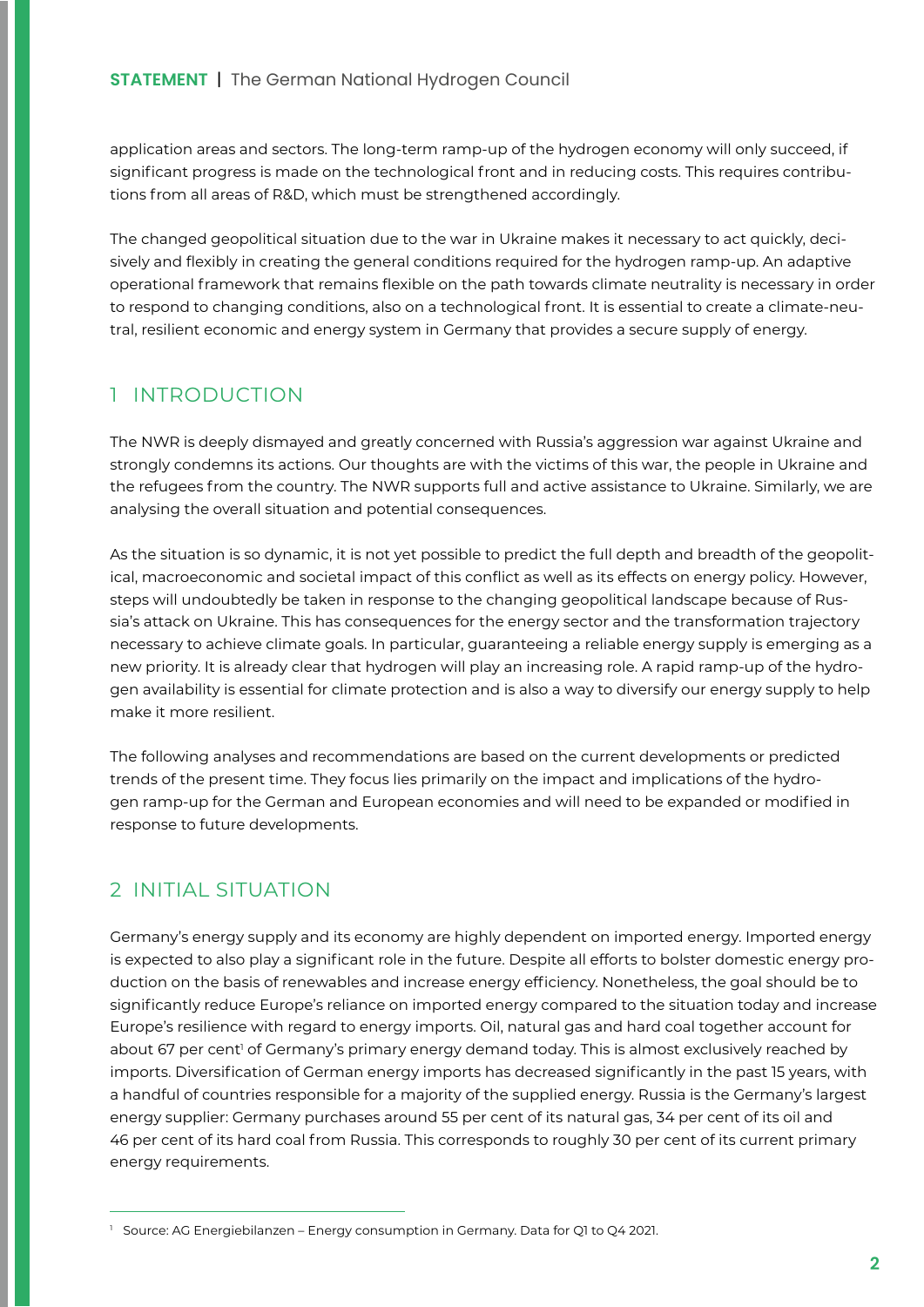Now that nuclear power has largely been phased out and the goal of fully phasing out coal-fired power generation if possible by 2030 has been enshrined in the coalition agreement, renewable gases are, together with renewable electricity and increased energy efficiency, key pillars of the energy transition. In addition to electricity, gaseous energy sources – first natural gas and, in the future, hydrogen – will play an important role. In addition to securing the heating supply and ensuring the stability of the electricity system through  $\mathsf{H}_{2}$ -ready gas power plants, evening out seasonal fluctuations in energy demand by means of gas-based long-term storage is also of considerable importance. Gas applications will play an important role in other sectors in the future as well.

In certain fields of applications (in the power sector, the steel industry, etc.), there are already plans for the transition to hydrogen-based technologies using natural gas as a flexible option. These would lead to increased demand for natural gas in these areas. In view of newly produced estimates of natural gas use and large increases and fluctuations in prices, discussions and in-depth analyses are needed along with decisions on policy. One of the main goals is to find a solution in the near future on how to reach the intermediate phase involving natural gas over the next few years in order to support the necessary technological switchover. It will also be necessary to evaluate what accompanying measures can be taken on a cost front, and how the production of hydrogen can be prioritised and ramped up quickly. Finally, the relevant application areas must be supported in order to avoid having to use natural gas as a temporary solution or significantly reduce the length of this transitional phase.

Key decisions in this area may necessitate adjustments both to the accompanying policy tools and to the framework of the infrastructure ramp-up, including storage, which have an impact on both the hydrogen and natural gas sectors.

Against this backdrop, all strategies to ensure H2-readiness must be re-evaluated and improved towards using natural gas as a flexible option and include more binding commitments.

The expansion of the hydrogen economy alone will not be sufficient to reduce the use of natural gas more quickly, which is why it is also necessary to develop other options to gain additional flexibility.

# 3 IMPLICATIONS FOR THE CURRENT ENERGY SUPPLY

Russia's attack on Ukraine has led to a reassessment of energy supplies from Russia on a policy level, both in terms of energy security and energy in general. This may affect energy imports from Russia in general and over the long term, or, at the very least, the amount or volumes for the duration of the conflict.

Reducing vulnerability from an energy and security policy perspective can be reached through diversified energy supplies on the international market. Conversely, it is important that a more rapid ramp-up of renewable energies, an increase in energy efficiency and the adoption of suitable stockpiling strategies all make significant contributions in this area.

There is a consensus on this front. This means that the importance of hydrogen and hydrogen derivatives will increase not only for reasons of climate policy, but also as an option for increasing the security of supply through diversification. The expansion of renewables and the ramp-up of the hydrogen economy must therefore be expedited. At the same time, there is also a challenge of ensuring that hydrogen production in Germany and Europe should not lead, either directly or indirectly, to an increase in the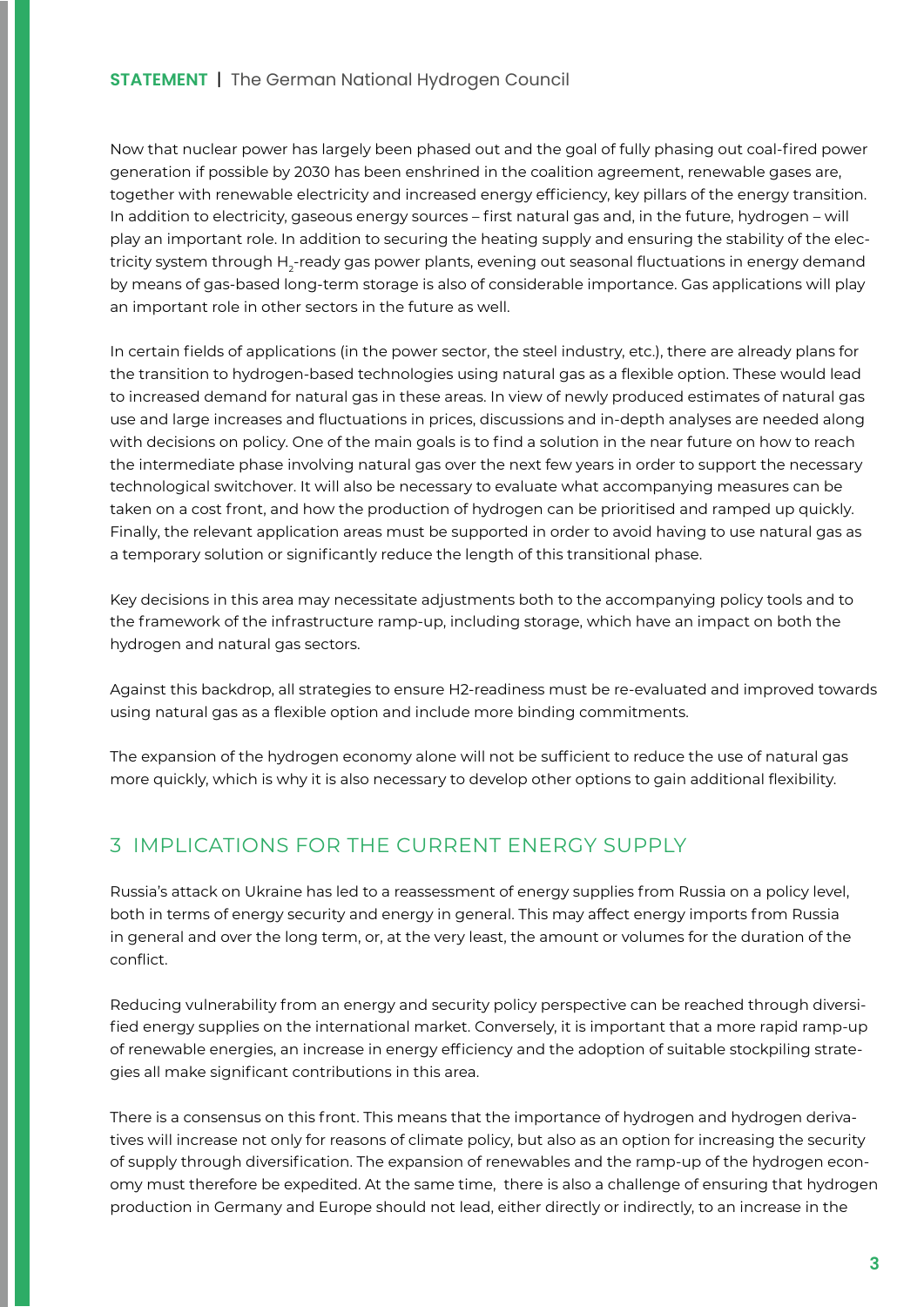### **STATEMENT** | The German National Hydrogen Council

need to import natural gas (especially from Russia), which is why it is necessary to focus on green hydrogen. Having in mind an expected big role of imported hydrogen and hydrogen derivatives procured on the international market,, it makes sense to have an effective diversification and stockpiling strategy in place from the start.

Overall, the strategies for increasing energy efficiency, energy source substitution, diversifying supplies from the international market and stockpiling both traditional energy sources as well as hydrogen and hydrogen derivatives must be coordinated. This has to be done in such a way that the loss of the major energy supplier will not threaten the security of energy supply or the scope for action in terms of security policy.

The options for replacing or restructuring current energy imports from Russia vary widely, especially in the case of natural gas. These relate to the corresponding periods and to the length of any disruptions or restrictions on imports, that may occur. Significant restrictions that occur at short notice and last longer than a few months, especially with respect to natural gas imports from Russia, will likely lead to severe, far-reaching consequences for the German economy and thus also for the German population. In addition to higher prices, this also puts jobs and value-adding activities at risk. All aspects and uncertainties have to be carefully considered when it comes to political considerations and making policy decisions.

In spite of all efforts, the policy options in the hydrogen sector will only begin to take effect and contribute to the security of energy supply to any significant extent in the medium term, i.e., from 2025 onwards. To increase the security of supply over the medium term, it is essential to take decisions on a number of measures involving the ramp-up of the hydrogen economy this year.

# 4 PROSPECTS FOR THE RAMP-UP OF THE HYDROGEN ECONOMY

A more rapid expansion of the energy generation capacity based on renewable sources is a basic prerequisite for transforming the energy system in order to achieve climate protection goals and for reducing reliance on individual energy exporters. At the same time, this must be accompanied by an ambitious ramp-up of the international hydrogen economy. The targeted and efficient use of climate-neutral or largely climate-neutral hydrogen contributes to achieving the climate change objectives. It also increases the security of supply through diversification and the addition of new energy suppliers.

A faster growing demand for hydrogen and hydrogen derivatives, even with a more ambitious ramp-up of domestic hydrogen production, can only be met through imports from Europe and beyond. For that reason, a much faster ramp-up of the international hydrogen economy and a liquid hydrogen market cannot be achieved unless the following four goals in particular are met:

- $\blacklozenge$  Reduce CO $_2$  emissions and meet climate protection goals as best as possible.
- $\bullet$  Reduce reliance on individual energy exporters by expanding the number of regions from which hydrogen and hydrogen derivatives can be sourced.
- ¡ Safeguard industrial production in Germany.
- ¡ Secure higher volumes of imported hydrogen and derivatives in order to be able to meet a correspondingly higher demand earlier than expected.

The long-term ramp-up of the hydrogen economy will only succeed, if significant progress is made on both technological front and cost reduction side. This requires contributions from all areas of R&D, which must be strengthened accordingly.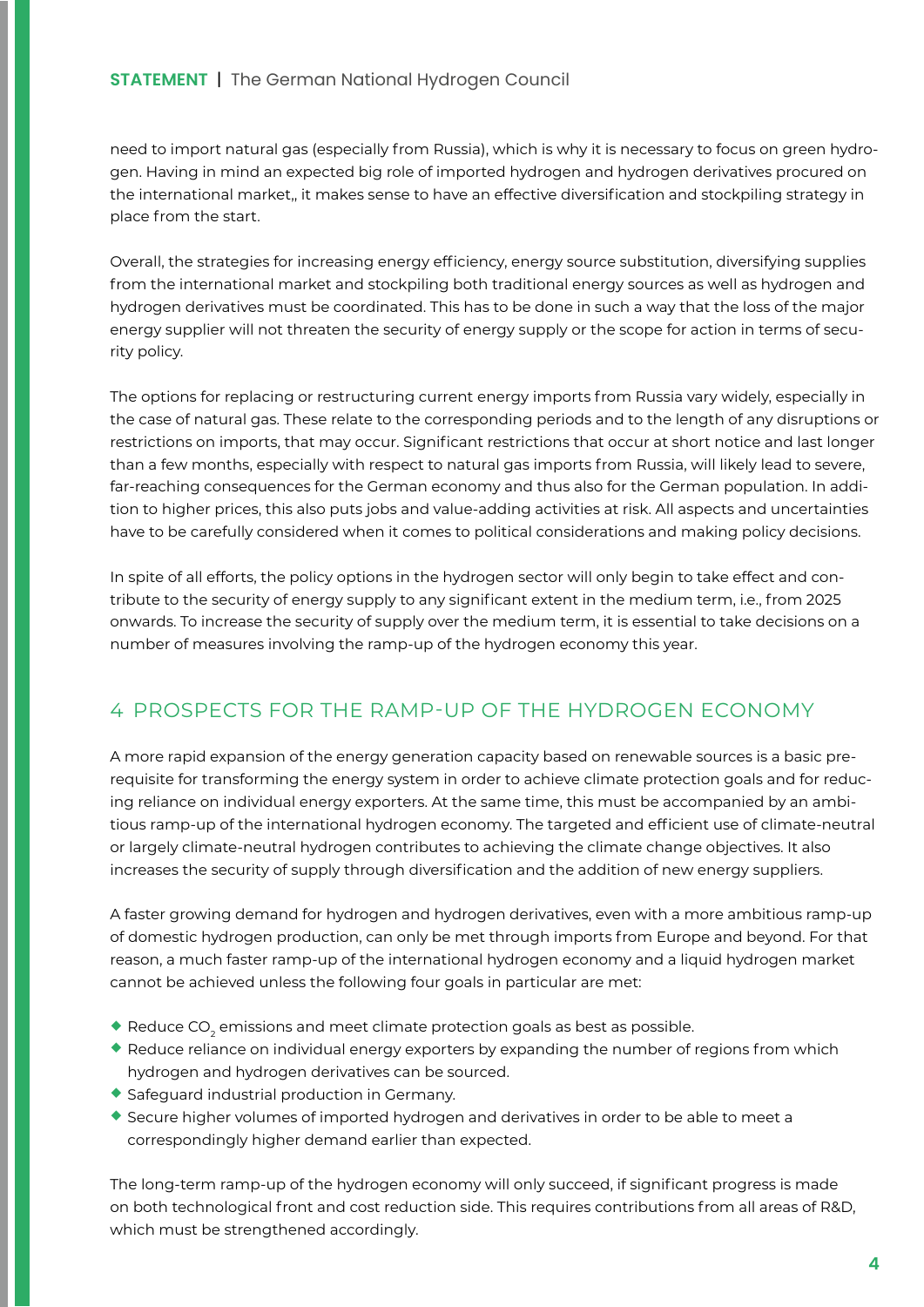#### **4.1 GENERATION**

The focus must now be on the rapid expansion of generation capacities both in Germany and abroad. Sustainability criteria must be applied from the outset to facilitate an efficient ramp-up that benefits climate protection . Domestic production of green hydrogen will play an important role, especially at the beginning of the ramp-up of the hydrogen economy. This makes the ramp-up of electricity generation from renewables in Germany even more urgent. However, when working to achieve the target of 10 GW for domestic electrolysis capacity, measures must be taken to ensure that the chosen locations do not further exacerbate existing bottlenecks in the electricity grid.

Germany's reliance on the Russian natural gas means that large-scale domestic production of blue and turquoise hydrogen is rather unlikely at the moment, or in any case it has become much more difficult. It is necessary to assess the extent to which large-scale decarbonisation projects using climate-neutral and largely climate-neutral hydrogen can nevertheless be rapidly implemented, either through collaboration with the European partners such as Norway or partners from the MENA region.

The expansion of the hydrogen economy must be expedited and conceptualised more in terms of the European context, especially under the new conditions. In particular, the regions in southern Europe and those bordering the North and Baltic Seas can be developed relatively quickly as large-scale suppliers of green hydrogen. In addition, other regions in the Black Sea area and the southern neighbourhood could also play a major role in the medium term. Furthermore, international energy partnerships with new supply regions have the potential to contribute to efforts to substitute fossil energy sources and to the greater diversification of energy supply regions. In the latter case, this will initially take the form of hydrogen derivatives and then later hydrogen. In this context, the focus should also be on regions that offer good local conditions and sufficient energy production capacities without the risk of competing uses (e.g. Australia). This should be done earlier on in the process. For international hydrogen diplomacy, efforts should focus on strengthening existing energy partnerships and establishing new ones in order to promote the ramp-up of the international hydrogen market. The German government should create a framework for the production of green hydrogen, enhance and combine existing tools such as H2Global and H2 diplomacy to enable companies to develop projects and partnerships in Europe and internationally.

In this context, the prospects for Germany and Europe as a production location must be taken into account. This encompasses everything from the primary industries to the expansion of production capacity for hydrogen technologies and the impact of imported hydrogen and hydrogen derivatives on value chains.

#### **4.2 APPLICATIONS**

#### 4.2.1 Power sector

A more rapid expansion of electricity generation, from renewables in particular, is also accompanied by a growing need to increase hydrogen-based options in the form of H2-ready gas-fired power plants in order to achieve greater flexibility.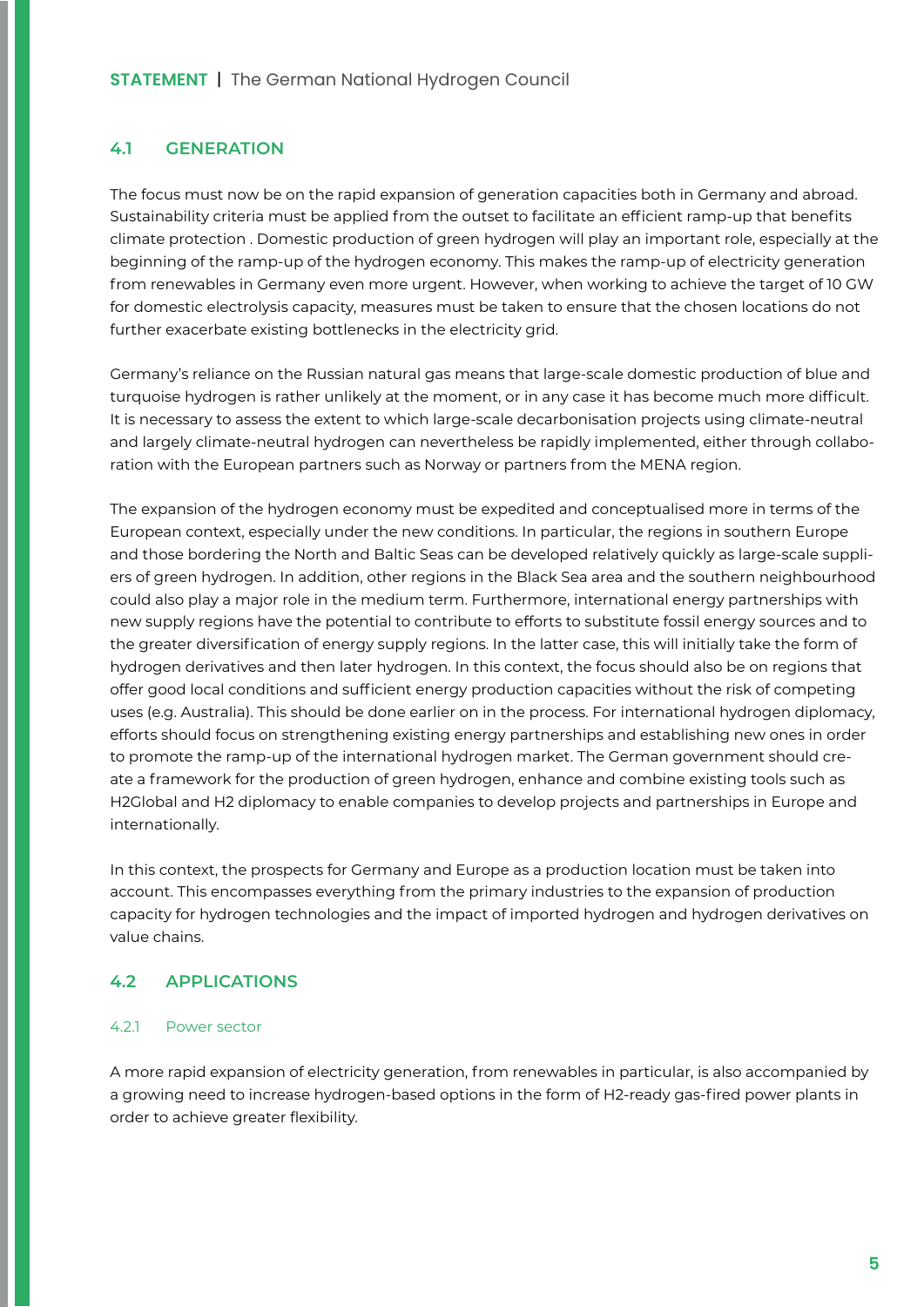System stability and demand-based power generation in an electricity system based primarily on variable energy sources such as wind and solar power must also be ensured. This should be done by means of electricity-based hydrogen storage and reconversion following the phase-out of nuclear energy and coal-fired power generation. Seasonal storage will be extremely important in a wind- and solar-based electricity system, with hydrogen-based storage, playing here a central role.

In addition to the core applications for hydrogen and hydrogen derivatives discussed so far, the electricity sector will have to play a role in hydrogen applications much earlier on than had often been previously assumed. The role of natural gas as a way to achieve greater flexibility in power generation and district heating is one of the main strategic challenges both for companies and in terms of creating a suitable framework in view of the new conditions and priorities.

#### 4.2.2 Industrial sector

Similar to the electricity sector, industry is making a large-scale shift towards hydrogen-based options in the technologies it uses. The role of intermediate steps involving natural gas must be intensely scrutinised and re-evaluated. It should also be taken into consideration in the planned measures both at the strategic level and in terms of the policy instruments.

In addition, the German government must ensure that the transformation trajectory is maintained despite current distortions on the wholesale markets and uncertainties regarding the security of supply. Clear commitments to fund programmes are needed soon in view of changing energy prices. Corresponding notification processes must be streamlined and accelerated. Issues in terms of availability must also be addressed to eliminate the risk of stranded assets. In this respect, it is essential that natural gas remains an option to achieve greater flexibility during the transition. Likewise, competing uses that emerge across sectors should be addressed at an early stage and policy decisions made to prioritise the allocation of hydrogen. Lastly, it is important to remember that the energy transition cannot be expedited and that the hydrogen economy cannot be ramped up unless industrial value chains, which are now under increased pressure due to sharp rises in energy prices, function well.

#### 4.2.3 Mobility sector

While natural gas plays only a minor role in the mobility sector, crude oil is the main energy source for maintaining mobility in Germany, apart from rail transport. In addition, Germany imports about 15 per cent of its diesel fuel from Russia. These dependencies demonstrate once more why the transition towards battery-electric and hydrogen-based drive systems, a process that has already begun, needs to be expedited.

By mid-decade, the accelerated expansion of e-fuel production, especially for aviation and shipping, could reduce further dependencies. In addition, if the ramp-up is expedited, hydrogen could be used in significant quantities in commercial vehicles. This would also help secure the supply of energy to the armed forces.

What all of these activities have in common, however, is the need to massively expand the accompanying infrastructure. If not, they will not have the desired impact.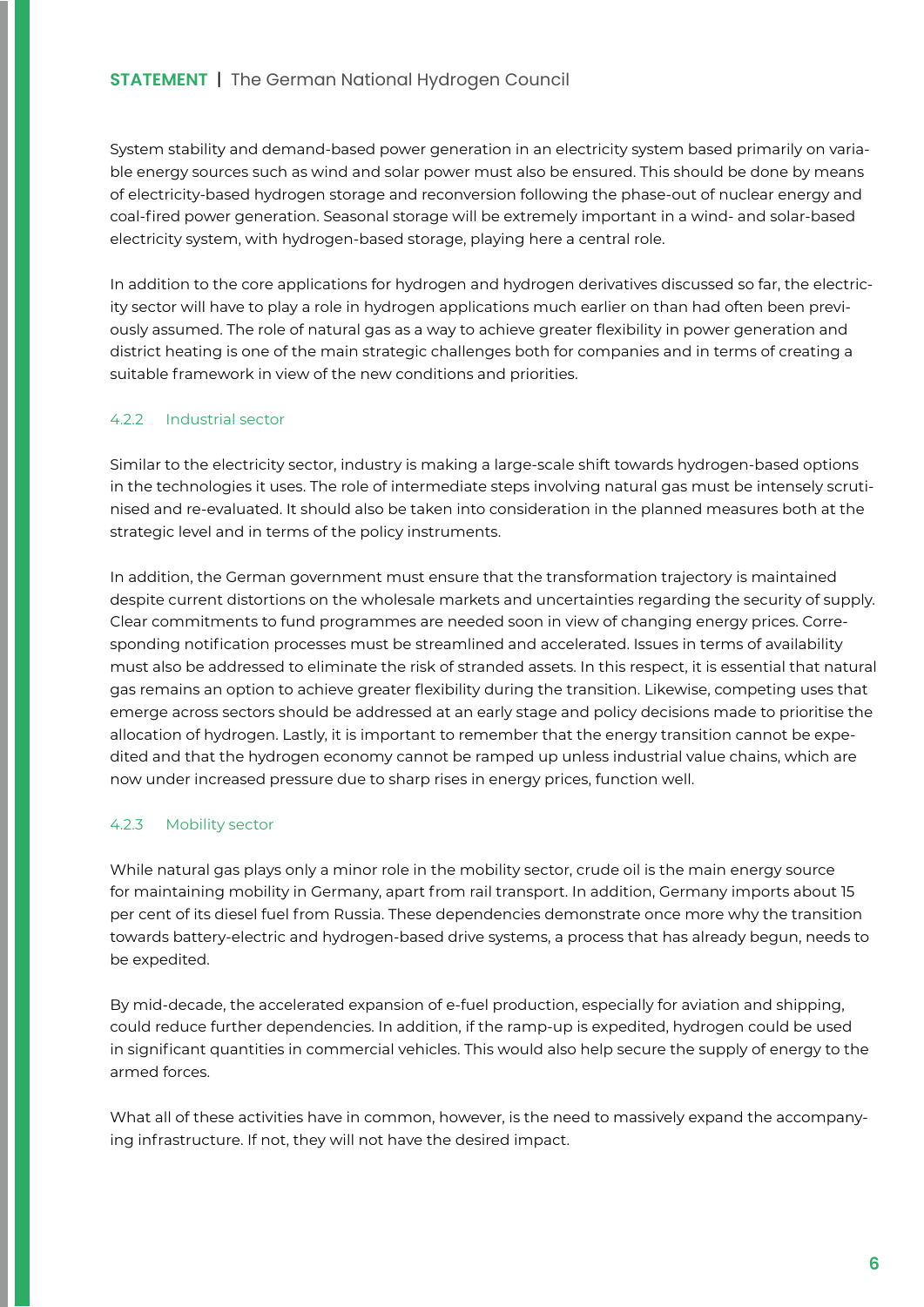#### 4.2.4 Heating sector

In the heating sector, the top priorities are to ensure security of supply, promote further diversification of the sources of supply and more rapidly expand green local and district heating. This concerns the entire heating market, including SMEs along with centralised and decentralised heat generation. The use of H2-ready technologies in the heating sector should also continue to be viable since electricity-based technologies are not technically and economically feasible everywhere.

Whether and to what extent new strategic approaches or instruments are needed under the new framework must be discussed in depth.

#### **4.3 INFRASTRUCTURE**

More ambitious goals for the expansion of the hydrogen infrastructure both in terms of its pace and scale are being set. This must be done with far greater care and attention to detail in view of increased uncertainty. A renewed focus on hydrogen storage and the use of transport infrastructures (ports, rail, road transport, pipelines) is necessary.

The creation of a national hydrogen grid in Germany, that is closely integrated into the European grid, is a key prerequisite for making European generation and import capacities available to Germany more quickly and for connecting these sources with all consumption centres in Germany. To this end, a corresponding funding framework must be created this year, which will enable initial investment decisions.

In addition, it is necessary to assess whether and how the currently standing under discussion LNG terminals can be used in future for importing hydrogen or hydrogen derivatives. The repurposing of existing natural gas storage facilities and depots, which could be adapted for use with hydrogen in the future, should also be part of the discussion.

When setting up the infrastructure and building ship terminals (if this is done), it is important to consider where the future hydrogen consumption centres across Germany will be (i.e., also in eastern and southern Germany).

In addition to creating a suitable funding and regulatory framework, this process must be expedited in order to quickly set up an integrated European infrastructure. Legal uncertainties, such as the risk of a change in the ownership of hydrogen grids due to the potential ban on the ITO (independent transmission operator) model, have an inhibiting effect and should therefore be avoided.

#### **4.4 CREATING THE NECESSARY CONDITIONS**

The new geopolitical situation brought about by the war in Ukraine makes it imperative to act quickly, decisively and flexibly in creating the general conditions necessary for the hydrogen ramp-up. It is necessary to review existing or planned policies and create new tools in order to allow companies to make investment decisions on this basis quickly.